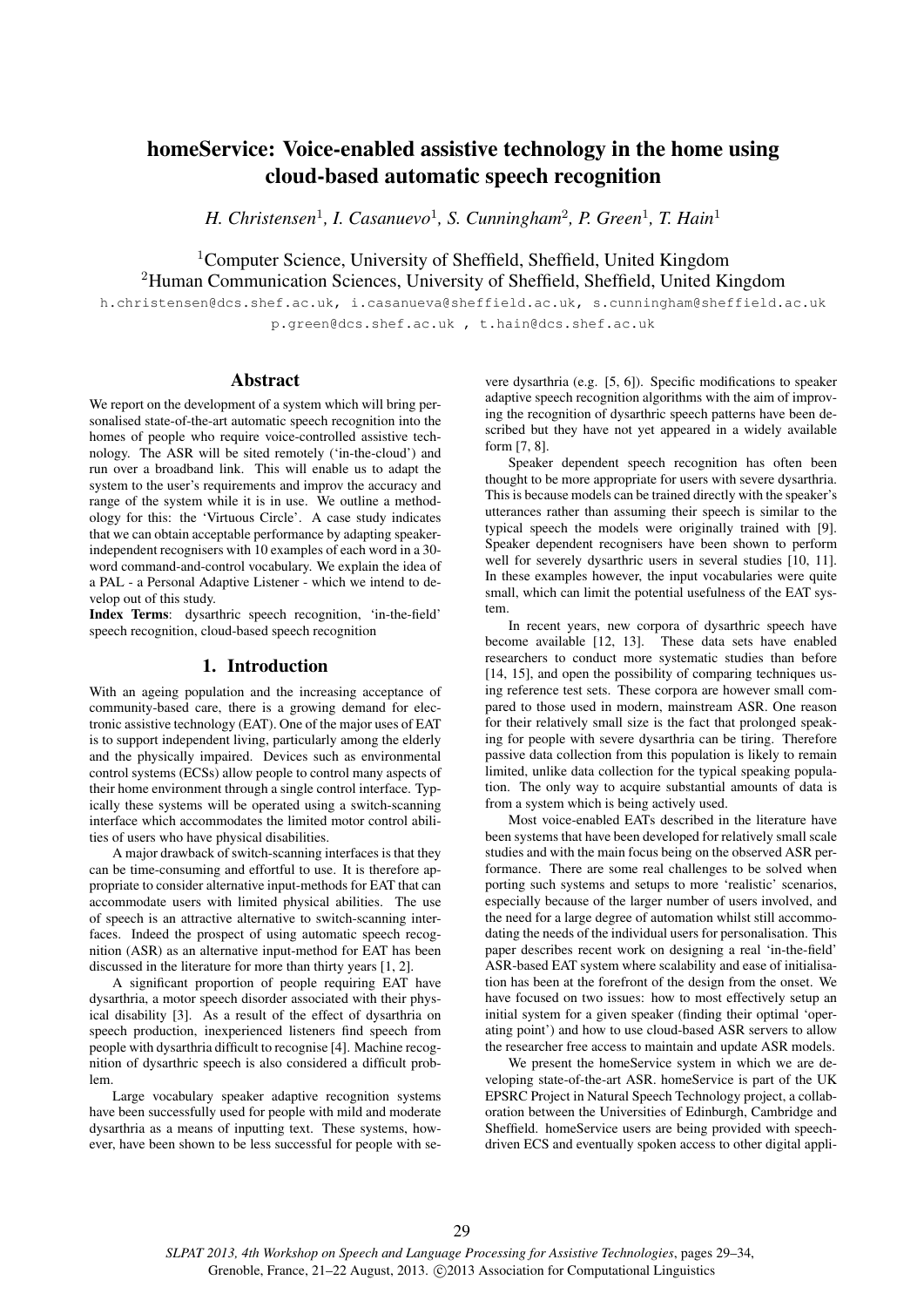cations. We are in the process of recruiting around 10 users to a longitudinal study: each user will be engaged with homeService for at least 6 months.

From our experience in previous projects [10, 16], which included user requirement studies, we will continue to work with users in a collaborative way: the users effectively become part of the research team. As part of this process, users will inform the design and specification of the functionality of their personal system. In addition we will work with users to close what we have referred to as the 'virtuous circle'. By working with each user we will establish an initial 'operating point': a task which is sufficiently simple that we can expect good performance from the ASR and yet sufficiently useful that the user's interest is maintained. We deploy this system and provide software which enables the user to practice with it. Practice improves the user's pronunciation consistency and, crucially, provides more data for ASR training. The exercises provide the user with feedback, not based on the match to a standard pronunciation but on how well a new utterance fits the user's current model. When the performance of the system has improved sufficiently, we widen the vocabulary and range of target devices homeService controls. This process is iterated: the 'virtuous circle'. This is an example of Participatory Design [17].

As part of the ethical approval obtained for the study, the informed consent of users will enable us to collect examples of speech data from their interactions with the homeService system. These interactions will be stored and used to create a database which will become available to the research team but will not be made publicly available due to privacy issues. To further reduce any concern users might have about the system's ability to 'listen' to them, the interface will clearly indicate when the microphone is open - typically only a couple of seconds for each voice command. At any time participants will also be able to "opt-out" of the recording process, or even request recordings be deleted and not used in the database.

The ASR will run remotely 'in-the-cloud', and be connected to the homeService users' home by a dedicated broadband link. This is a novel approach for providing speech-driven EAT which will enable us to collect speech data, train new statistical models, experiment with adaptation algorithms, change vocabularies and so on without having to modify the equipment in the user's home. This will reduce the amount of researcher time spent travelling to visit users, but more importantly will enable us to modify the system rapidly. This means new models can be deployed when they are ready, and new data can be analysed as soon as it is collected. We explain the homeService setup in more detail in section 2.

The development of the 'in-the-cloud' recognition system is described in section 3. In section 5 our participatory design methodology is further developed. Some preliminary results of the speech recognition system are presented in section 4.

## 2. homeService setup

A schematic diagram of the homeService system is shown in figure 1. The system consists of two distinct parts: the atHome system and the atLab system. The atHome system will be deployed in a user's home and comprises a PC and a series of input and output devices to enable the system to receive spoken commands and interact with devices in the home environment, for example through the transmission of infrared signals. The atLab system resides at the university and comprises the main server which operates the ASR system and maintains the system state for each atHome system.



Figure 1: *Diagram of the homeService system with its two distinct parts: the atHome component in a user's home and the at-Lab 'in-the-cloud' part. For simplicity, only one user is drawn here but the cloud-based ASR server enables us to scale to many simultaneous users.*

The system hardware consists of 'off-the-shelf' items such as a microphone array, an Android tablet for display and an infrared transmitters, which reduces the overall cost of each installation, and means the system will not need to rely on specialist hardware. In the following sections the components of the system are described in detail.

### 2.1. Components

## *2.1.1. The PC*

The atHome software is designed to run on a Linux-based PC. This PC will act as the main hub for the atHome system. It maintains the communication between the atLab part of the system and the peripherals in the atHome part of the system. The software controls the recording of audio from the system microphone, sends the audio back to the lab via a broadband link, provides feedback to the user, and controls the sending of infrared signals to various devices in the home. The software also sends updates to the screen of the tablet, and when appropriate, will play synthesised speech output.

Although, from an operational point of the view, the PC is at the heart of the atHome system, the design philosophy of the atHome system ensures that the PC is as unobtrusive as possible. Consequently, from the users' perspective the system microphone and the tablet PC are the key parts of the system.

The requirements for the PC are that it should to be relatively small, quiet and discrete, with a low energy consumption.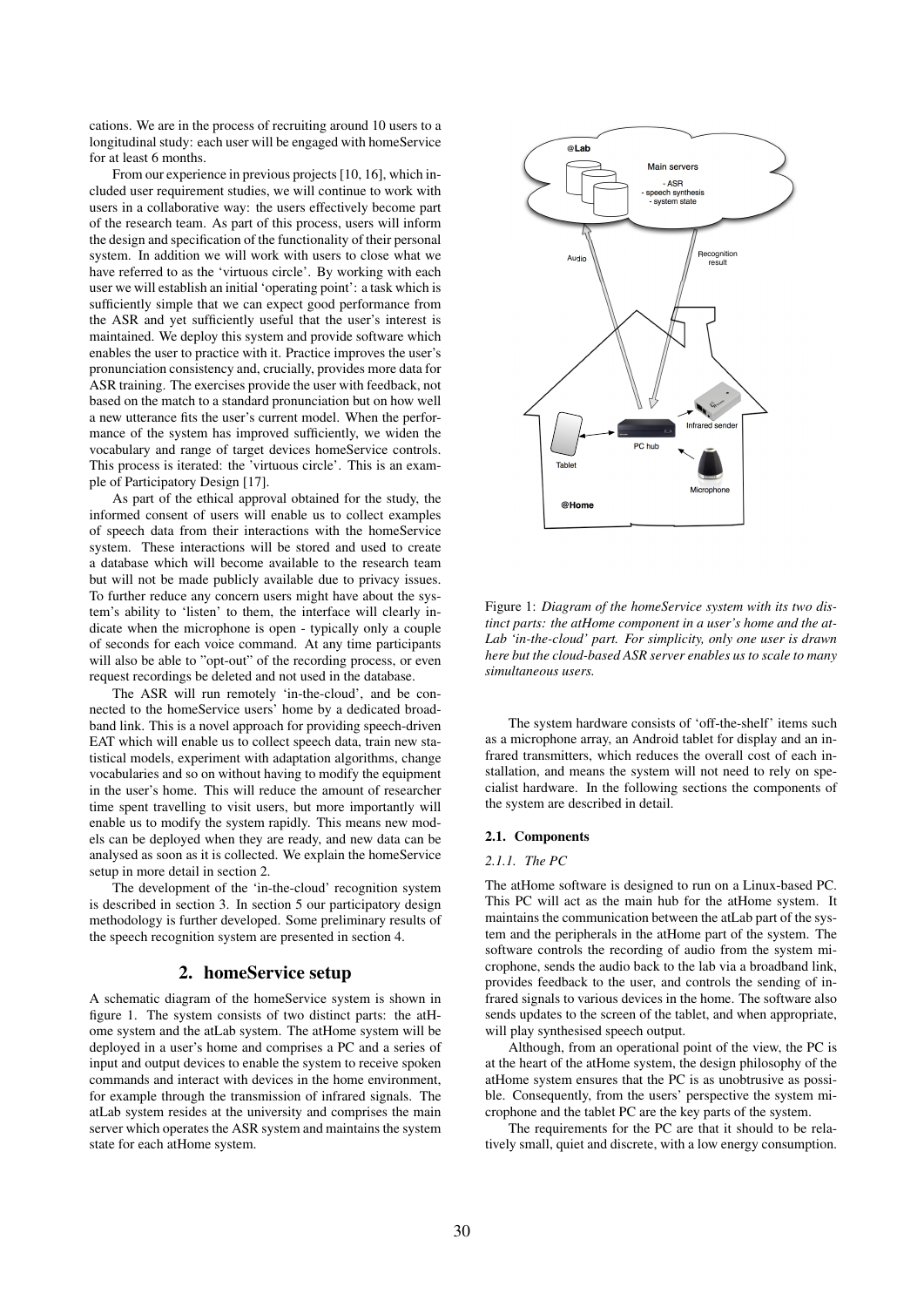For this a Shuttle XH61v with a core i3 3220 was chosen (30.5 x 6.4 x 21.6 cm).

### *2.1.2. Microphone*

For speech data capture, we use a high-quality USB microphone array (Dev-audio Microcone). It has a hexagonal design with 6 microphones placed in each of the six sectors, each covering approximately  $60^{\circ}$  of the surroundings. The Software Development Kit gives access to each of the 6 individual microphone channels as well as a stereo output of the beam-formed and noise-reduced signal, which will help us to reduce cross-talk from other speakers, the TV and so on. The Microcone also has a pleasing design, which is important as it will have to have a relatively prominent and very visible position in the users' homes throughout the full study.

#### *2.1.3. Infrared transmitter*

Remote control of the devices (such as TV, radio, lights etc.) is performed by an USB infrared (IR) emitter (IRtransWiFi IRDB). To make it personalised for each home, there is a configuration step where the emitter is trained with the IR commands from the original remote controls of the home devices. The researcher has to perform this step manually, using the software provided with the IR emitter. After this step is completed, the system is able to associate system actions (e.g. "turn on TV") to the specific IR commands for the devices it is controlling.

#### *2.1.4. Android tablet*

The Android tablet acts as a personalised, visual interface for the user. This has several advantages; during system operation it will

- display a representation of the system state,
- display the options available for the user (this directly corresponds to the current ASR vocabulary),
- act as a touch input if necessary.

In addition, the tablet will have an app which will enable the system to acquire additional training data from the user. Software for user practice exercises will run on the tablet.

The configuration of the display is loaded from a XML file, where the description of each device is written by the system developer. This permits the personalisation of the display.

## *2.1.5. atLab Server*

The audio signal which is to be recognised is transferred across to the atLab part of the homeService system over the broadband link and subsequently passed on to the ASR server, also running at the university. When the recognition result is known it is 'acted' upon by the atLab software: for the environmental control system this means determining the next state of the system including possible infrared-codes which need transmitting and whether the tablet screen activity needs updating. All of the information concerning the state is then communicated back to the home of the user and acted upon. The two main communication links in the system (to the home and to the lab) are governed by individual APIs.

The atLab software runs on a dedicated server at the university. Apart from being the main interface to the individual users, it also handles the communication to and from a bank of ASR servers (one for each user) which will provide online speech recognition based on models and setups that are personalised to each user.

# 3. ASR

One of the main design aims was to base the system on 'inthe-cloud' ASR. This provides the research team with full control over the specifics of the ASR for each user; it is relatively straight-forward to change for example acoustic models, vocabularies and lexicons without disturbing the user unnecessarily. It also gives the researchers more scope for monitoring the state of the atHome systems, and crucially, for much more immediate trouble-shooting. Software components can easily be taken down and re-started. In the future, we also envisage having short remote chat-sessions with the users/carers to discuss any issues about the system.

It is important to bear in mind that this easy access design does impose constraints on the research team. For instance, given that data will be collected from the microphone for speech events while the system is in use, all users must be carefully briefed about how these recordings will be made and stored before they can provide informed consent to take part in the study. In the future it is envisaged that the system will be used in 'open mic' sessions when all the audio from the microphone will be gathered at agreed times of the day. Again, careful briefing of the users will be required as are procedures for users to retrospectively opt-out of these data collection sessions.

Each user has a dedicated ASR server which will be preloaded with personal acoustic and language models as well as grammars. To maximise performance we intend to use grammars which restrict the vocabulary according to the given state the system is in. For example, if the system is operating in the environmental control mode and the user has just turned on the guide on the TV, a state-dependent grammar would contain words needed for navigating the guide, e.g. 'up', 'down', 'left', 'right', 'ok' and 'exit' as well as certain power or meta words which would allow the user the change state, for example by saying 'home' or 'back'.

The ASR server's recognition technology is built around an in-house decoder based on weighted finite state transducers (WFSTs). This decoder was the winner in the NIST meeting recognition evaluations in 2007 and 2008. For details see [18, 19]. Every recognition cycle (consisting of audio being recorded, transferred across to the servers and subsequently recognised) will trigger the possibility of a change of state dependent on the current state and the newly recognised word. To further support this, the ASR server can dynamically load the next WFST from a set of pre-computed WFSTs matching all of the possible states of the system. We plan to expand this to enable online compilation of WFSTs.

## 4. Experimental setup

Recruitment of users is underway for the homeService study. In preparation for setting up dedicated ASR systems for each user, we have carried out a pilot-study using data from a potential user, which we recorded during previous studies. This user (F01) is a female, in her mid fifties at the time the recordings were made, who has cerebral palsy. Her speech is classified as spastic dysarthric of a severe nature. She has always been a very keen participant in our studies, and as such is a valued member of our extended research team.

We have chosen her as one of the first users in the home-Service study as she has previously demonstrated that she is a highly motivated adopter of new technology; she is also a keen PC user.

She currently uses a switch mounted on the headrest of her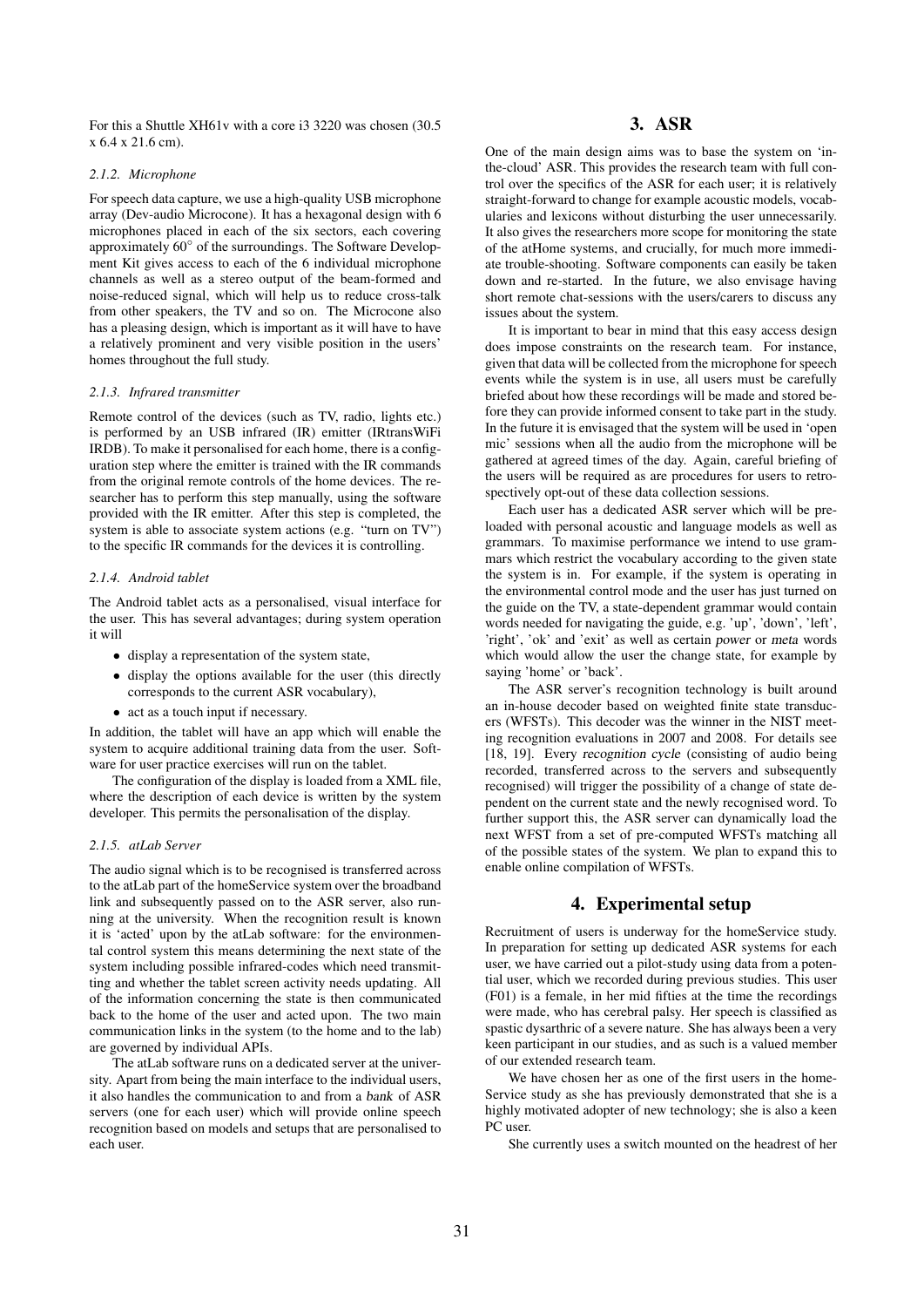wheelchair to access her scanning-based environmental control system and as well as to control her PC via dedicated software.

### 4.1. Data

F01 has provided speech recordings for two research projects in the last decade, which is of interest here. These are all isolated words initially recorded with the aim of providing training material for whole word ASR models used in an an ECS system similar to the primary homeService task. The word lists consisted of isolated words such as "TV", "on", "off", "channel", etc. In total we have 1286 individual word recordings covering a vocabulary of 33 words (approximately 38 examples of each word).

In this study we wish to train tri-phone derived word models, and the ideal training data would be sets of phonetically rich words or sentences. However, given the nature of this data set of isolated words, it is possible to quickly create a realistic test set using examples drawn from the data set.

After a process of initial alignment to remove extraneous silences, around 40 minutes of data recorded from two different projects remained; project A provided 23 minutes of 8 kHz data (for the work here, this data has been up-sampled to 16 kHz) recorded using a headset microphone (SkyTronic Tie-Clip Microphone) onto a dedicated Arm-based embedded device (Balloon 3 board with a GEWA PROG III infrared micro chip). The remaining data from project B was recorded at 16 kHz on a laptop using a microphone array (the Acoustic Magic Voice Tracker array) [10].

### 4.2. Acoustic modelling

All hidden Markov models (HMMs) were trained using the maximum likelihood (ML) criterion. State-clustered, triphones having Gaussian mixture models with 16 components per state were used.

### 4.3. F01 case study

Although the amount of data we have available from speaker F01 is relatively small compared to what one would normally need to train a high-performance, personalised ASR system, it far exceeds what we could expect to be able to record from a new homeService user in a typical enrolment session. What it does do is enable us to explore the effect of having access to different amounts of data for e.g., adaptation purposes. The experiments presented here aim to investigate the relationship between the quantity of training and recognition performance. When recruiting new users for homeService this will be a useful indicator of how much enrolment data will need to be recorded to provide a good, initial operating point.

### 4.4. Results

First though, it is useful to assess F01's data in terms of baseline performance. Table 1 shows some baseline results for her, where we have tested all of her speech on highperformance models trained on typical speech meeting data and on good, speaker-independent models trained on the dysarthric UASpeech corpus [12]. The achieved accuracies of 8.9% and 13.5% are very low and indicate the severity of F01's speech impairment. The UASpeech result is in a range comparable to what has been reported for some of those speakers as well [20, 15].

Table 1 also shows the results from using some of F01's data to perform a maximum a posteriori (MAP) adaptation from

| System            | Accuracy |
|-------------------|----------|
| Meeting (SI)      | $8.9\%$  |
| Meeting+MAP (SD)  | 74.7%    |
| UASpeech (SI)     | $13.5\%$ |
| UASpeech+MAP (SD) | 75.5%    |

Table 1: *Word accuracy rates for baseline systems. Please see text for further explanation.*

the original, speaker-independent meeting models or UASpeech models [21]. As we have very limited data, the presented accuracy is the mean of the accuracies obtained from doing a roundrobin style test using 10 folds of the complete dataset, each having a 90%/10% split into an adaptation set and a test set. The MAP-based systems performed best in precursor experiments reported in [15] and show large improvements over the baseline systems with accuracies of 74.7% and 75.5% respectively.

It is important to note that these results were obtained using more than 1100 words from speaker F01, which is far beyond what would be reasonable and realistic to obtain from a prospective user. This is not only because prolonged periods of speaking can be tiring for these users, but also it would be a considerable undertaking to make that many recordings. In our experience it would take several weeks to collect this quantity of data.

For projects like homeService, there is a notable trade-off between not asking participants to endure lengthy enrolment sessions, whilst still ensuring we can deliver a sufficiently useful level of performance in the first system we deploy. Although all users will be aware that the systems are not perfect, if it becomes frustrating to use because of too many errors we run a real risk of the users rejecting the system (and the study), thereby breaking the foundations of the 'virtuous circle', where good systems will lead to increased use and data collection.

We therefore wished to investigate how much adaptation would be needed to get a particular level of performance. Figure 2 shows the results of increasing the amounts of data used for adapting from the speaker-independent UASpeech and meeting models respectively.

Both curves follow the same trend, and as expected the accuracy increases with increasing amounts of data (presented as number of words out of a total of 1158 words in each of the training/adaptation folds). For the lower number of words there is a dramatic increase in performance; this can be seen to taper off approximately at around 300 words. Given F01 here has a vocabulary of just over 30 words, this corresponds to approximately 10 instances of each word.

Interestingly, both the UASpeech based and the meeting model based systems converge on approximately the same, stable level after about 400 examples, but the initial curve ascends more slowly for the meeting models, so in situations where smaller amounts of adaptation data is available the closer models from UASpeech are a better starting point.

## 5. Longer-term plans

As the pool of homeService users grows we will continue to monitor the design choices surrounding the cloud-based setup including ease of use for the researcher as well as whether the users' feel comfortable with the idea of their system being monitored from outside of their home. It will also be interesting to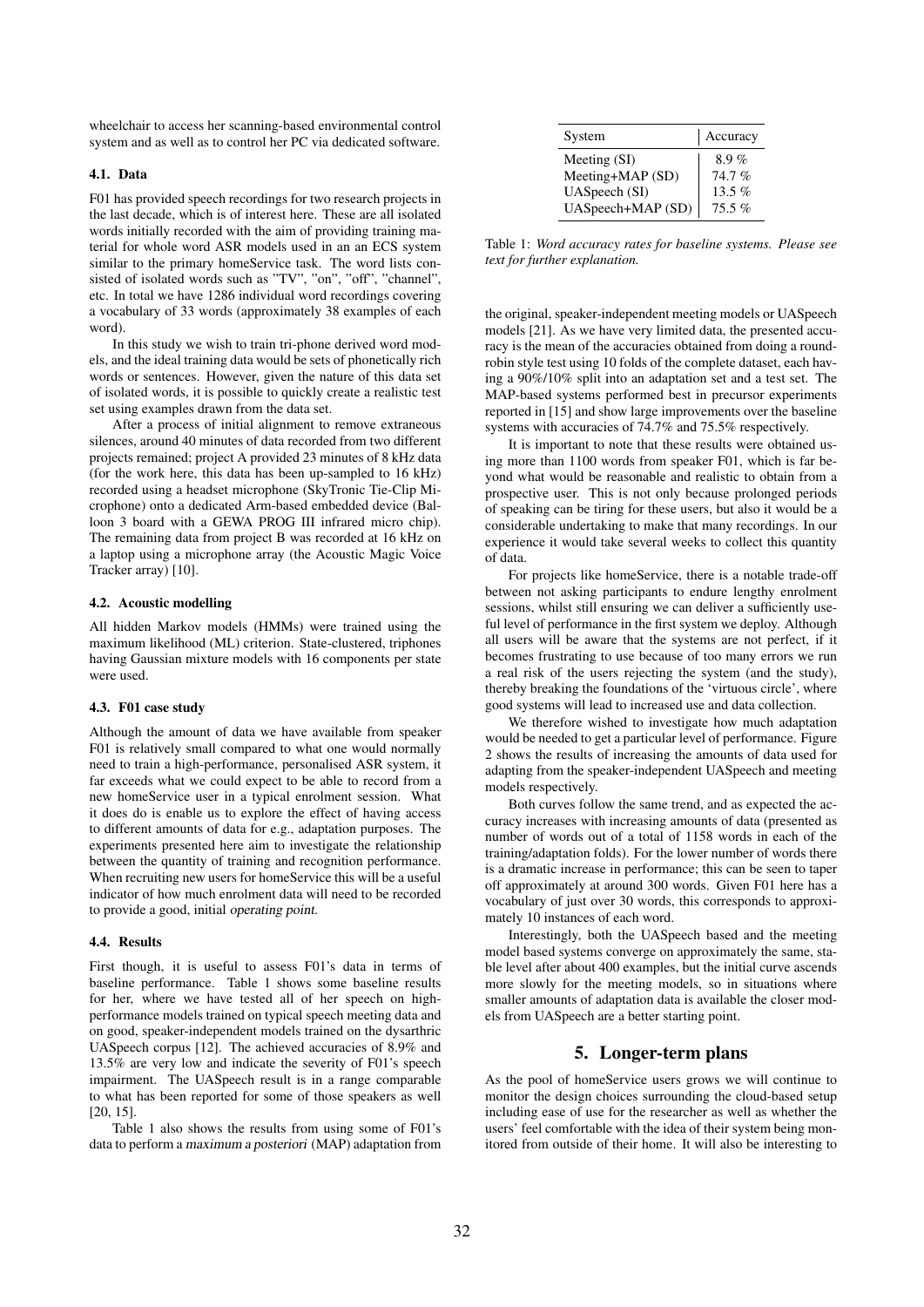

Figure 2: *Word accuracy as a function of increasing amount of data used for MAP adaptation of acoustic models; x-axis shows the number of utterances (each containing a single word) out of a possible 1158 used for adaptation.*

follow how the impact on the success of each individual user's virtuous circle.

We see the homeService systems as the first generation of PALs - Personal Adaptive Listeners. A PAL is a portable, perhaps wearable, device that belongs to an individual and adapts to the speech communication characteristics and preferences of its owner. Like human listeners, it does this whilst in use, does it quickly and extends its utility over time. A PAL is somewhat akin to a human valet: It understands its owner's needs, carries out their wishes and sometimes acts on their behalf. The technology adapts to its user, rather than the other way round. Crucially, The owner is able to teach the PAL through spoken dialogues, which develop differently for different owners. The owner-PAL relationship should be something like training a dog.

To make the step from homeService to PALs requires spoken dialogues between the owner and the device. Dialogue management techniques in commercial dialogue systems are usually hand-crafted, which makes them difficult to adapt. During the last decade it has become fashionable to approach the dialogue management problem statistically, modelling the dialogue as a Partially Observable Markov Decision Process (POMDP) and optimising the dialogue policy with Reinforcement Learning (RL) [22]. This framework provides robustness against speech understanding errors and automatic learning of dialogue policy. As the dialogue policy is learned with the data gathered from interaction with the user, it is optimised for its specific user, making it a personalised policy. RL permits online learning, so the system can also adapt its policy to changes in the user behaviour (e.g. when the user becomes more familiar with the system) and to the changes in the speech understanding system (e.g. when the ASR improves as more data is gathered). The user can also explicitly give a reward to the system after each interaction, 'teaching' the system.

The main problem with statistical dialogue management is its intractability, due to the size of the state space and to the impossibility of exact solving the POMDP, but it is possible to use approximate algorithms to build real sized dialogue systems. Another problem is the long time that takes to learn a suitable policy, but recent studies have been able to learn a policy for a non trivial tourist information system in less than 200 dialogues, which makes possible learning a policy directly from user interaction.

Adapting these techniques for PAL dialogues raises several interesting issues:

- 'teaching your PAL' should correspond to seeding the dialogue statistics.
- A PAL should not make the same mistake twice.
- The owner will know exactly what the PAL understands.

### 6. Acknowledgements

This research was supported by the EPSRC Programme Grant EP/I031022/1 (Natural Speech Technology).

## 7. References

- [1] J. A. Clark and R. B. Roemer, "Voice controlled wheelchair," *Archives of Physical Medicine & Rehabilitation*, vol. 58, no. 4, pp. 169–75, 1977.
- [2] A. Cohen and D. Graupe, "Speech recognition and control system for the severely disabled," *Journal of Biomedical Engineering*, vol. 2, no. 2, pp. 97–107, 1980.
- [3] J. R. Duffy, *Motor Speech Disorders*, 3rd ed. London, UK: Mosby, 2013.
- [4] S. A. Borrie, M. J. Mcauliffe, and J. M. Liss, "Perceptual learning of dysarthric speech : A review of experimental studies," *Journal of Speech, Language, and Hearing Research*, vol. 55, pp. 290–305, Feb 2012.
- [5] M. S. Hawley, "Speech recognition as an input to electronic assistive technology," *British Journal of Occupational Therapy*, vol. 65, no. 1, pp. 15–20, 2002.
- [6] N. Thomas-Stonell, A.-L. Kotler, H. A. Leeper, and C. Doyle, "Computerized speech recognition: influence of intelligibility and perceptual consistency on recognition accuracy," *Journal of Augmentative and Alternative Communication*, vol. 14, pp. 51–55, 1998.
- [7] J. R. D. Jr, D. Hsu, and I. J. Ferrier, "On the use of hidden markov modelling for recognition of dysarthric speech," *Computer Methods & Programs in Biomedicine, 1991, 35(2), 125-139*, vol. 35, pp. 125–139, 1991.
- [8] H. V. Sharma and M. Hasegawa-Johnson, "State transition interpolation and map adaptation for hmm-based dysarthric speech recognition," in *HLT/NAACL Workshop on Speech and Language Processing for Assistive Technology (SLPAT)*, 2010, pp. 72–79.
- [9] K. Rosen and S. Yampolsky, "Automatic speech recognition and a review of its functioning with dysarthric speech," *Journal of Augmentative and Alternative Communication*, vol. 16, pp. 48–6, 2000.
- [10] M. S. Hawley, P. Enderby, P. Green, S. Cunningham, S. Brownsell, J. Carmichael, M. Parker, A. Hatzis, P. O'Neill, and R. Palmer, "A speech-controlled environmental control system for people with severe dysarthria," *Medical Engineering & Physics*, vol. 5, no. 29, pp. 586 – 93, 2007.
- [11] M. S. Hawley, S. P. Cunningham, F. Cardinaux, A. Coy, S. Seghal, and P. Enderby, "Challenges in developing a voice input voice output communication aid for people with severe dysarthria," in *Proceedings of the AAATE - Challenges for Assistive Technology*, 2007, pp. 363–367.